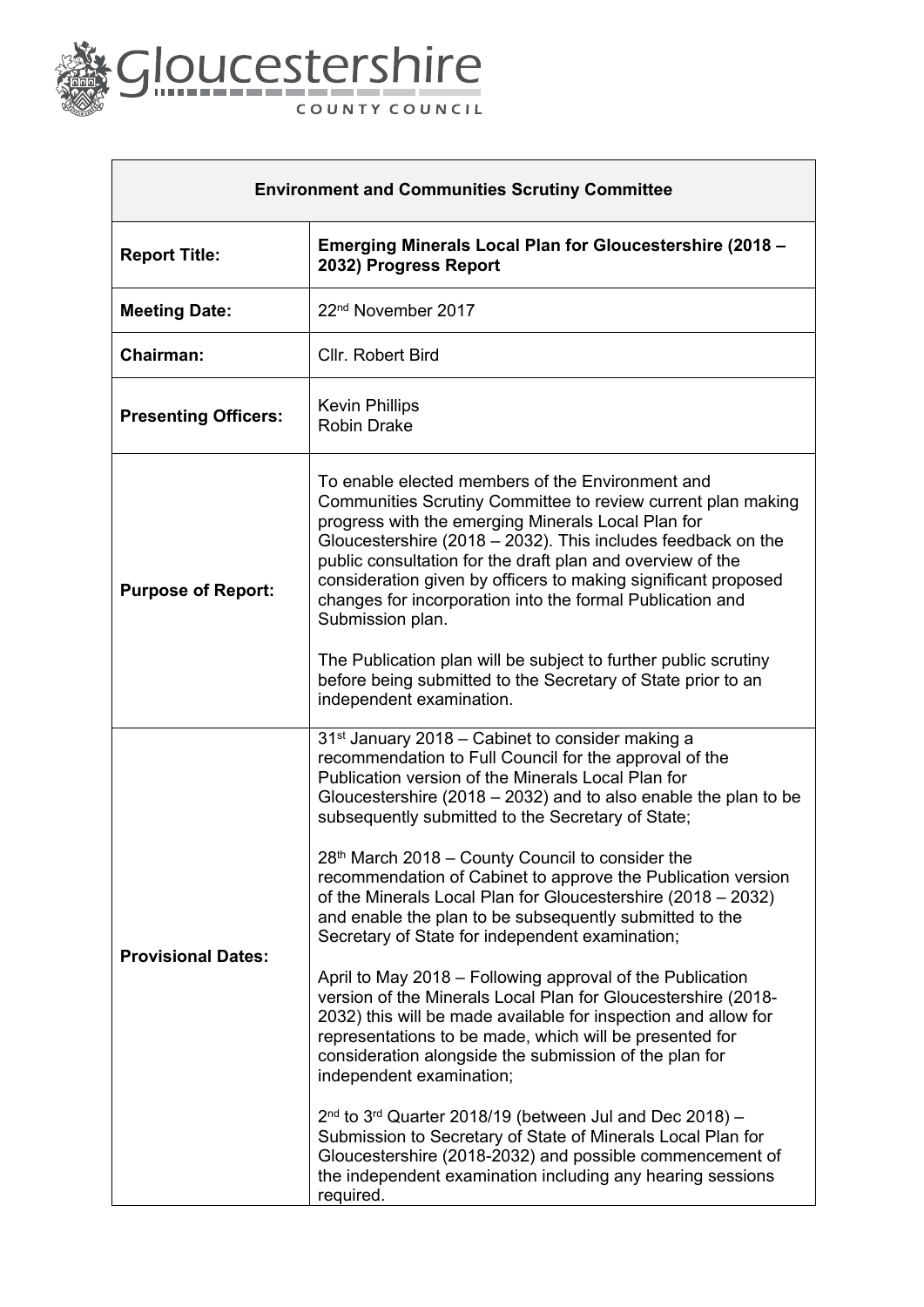|                                 | Town and Country Planning (Local Planning) (England)<br>Regulations (2012);<br>http://www.legislation.gov.uk/uksi/2012/767/contents/made                                                                                                                                                                       |
|---------------------------------|----------------------------------------------------------------------------------------------------------------------------------------------------------------------------------------------------------------------------------------------------------------------------------------------------------------|
|                                 | Environment and Communities Scrutiny Committee (ECSC)<br>Meeting (13th July 2016) Printed minutes;<br>http://glostext.gloucestershire.gov.uk/ieListDocuments.aspx?Cld                                                                                                                                          |
|                                 | =673&MId=8226&Ver=4                                                                                                                                                                                                                                                                                            |
| <b>Background</b><br>documents: | GCC Cabinet Meeting (20 <sup>th</sup> July 2016) Agenda Item 5 and<br>appendix 1: Draft Minerals Local Plan for Gloucestershire (2018<br>$-2032$ ;                                                                                                                                                             |
|                                 | http://glostext.gloucestershire.gov.uk/ieListDocuments.aspx?Cld<br>=117&MId=8219&Ver=4                                                                                                                                                                                                                         |
|                                 | GCC Full Council Meeting (7th Dec 2016) Agenda item 8: Motion<br>782:                                                                                                                                                                                                                                          |
|                                 | http://glostext.gloucestershire.gov.uk/ieListDocuments.aspx?Cld<br>=333&MId=8126&Ver=4                                                                                                                                                                                                                         |
| <b>Recommendation:</b>          | That Environment and Communities Scrutiny Committee<br>(ECSC) note the report on progress with the emerging Minerals<br>Local Plan for Gloucestershire (2018 - 2032) including the<br>analysis of representations received to the draft plan<br>consultation and proposed significant changes to be considered |
|                                 | for incorporation into the Publication version of the plan.                                                                                                                                                                                                                                                    |

# **1. Background**

### **Preparing a minerals local plan**

- 1.1. The Planning and Compulsory Purchase Act 2004 requires planning authorities to produce local plans. Government policy provided through the National Planning Policy Framework (NPPF) emphasises the importance of local plans being up to date to assist in determining planning applications.
- 1.2. Gloucestershire County Council is the local Minerals Planning Authority (MPA) for the county. This means it must prepare a Minerals Local Plan. It is currently seeking to replace the existing Gloucestershire Minerals Local Plan, which was adopted in 2003.
- 1.3. The new plan must undergo several preparation stages before it can be adopted. Once this has happened it will form part of the local development plan for Gloucestershire and will provide a comprehensive local policy framework against which all mineral planning decisions will be made up to 2032.

### **Plan making progress so far**

1.4. Evidence gathering and research into producing a replacement for the adopted Gloucestershire Minerals Local Plan began in 2005. This was followed by two public consultations in 2006 and 2008.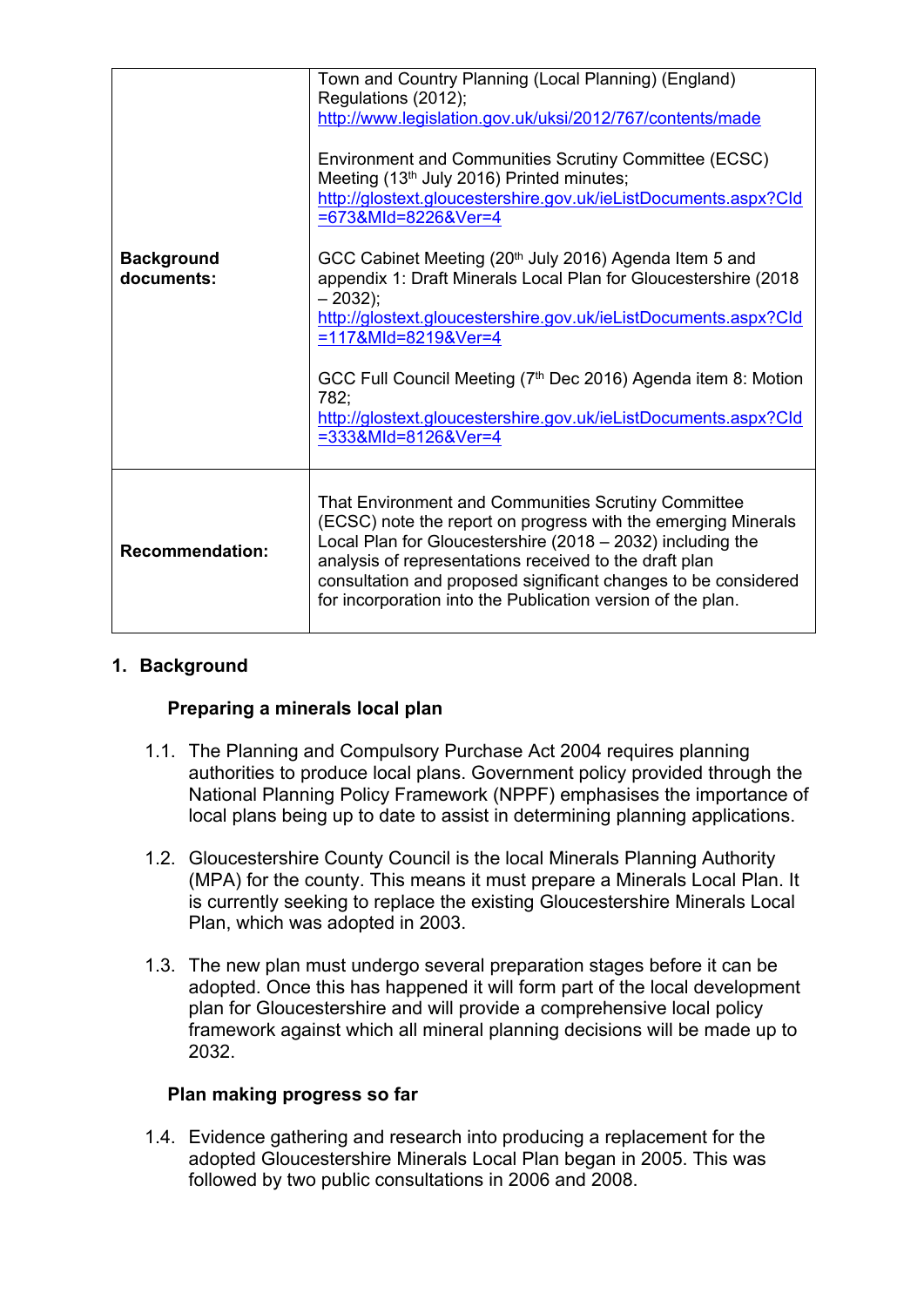- 1.5. However, in 2009, plan making was temporarily halted as resources were concentrated on preparing the Gloucestershire Waste Core Strategy (WCS). This was adopted in November 2012.
- 1.6. From late 2012, work restarted on replacing the adopted Gloucestershire Minerals Local Plan. Initially, this involved consideration of notable reforms to the planning system, which took place following the election of a new Government in 2010. Key changes included: - a desire for there to be all encompassing new style 'local plans' made up of strategies, detailed policies and plan allocations; and the issuing of a new Government policy document – the NPPF and supporting guidance known as the Planning Practice Guidance (PPG).
- 1.7. During summer 2014, a new round of public consultation took place. This was largely focused on possible candidate allocations for future mineral working. It also introduced options for a local policy approach towards mineral safeguarding.
- 1.8. Between autumn 2014 and summer 2016 a comprehensive draft Minerals Local Plan for Gloucestershire (2018 – 2032) was prepared. The draft plan was approved by Cabinet in July 2016 for public consultation. This occurred between September and November 2016.
- 1.9. The draft Minerals Local Plan for Gloucestershire (2018 2032) incorporated an overarching vision, objectives and strategy for how mineral working in the county should take place over the coming years. It headlined 10 candidate allocations for potential aggregate mineral working and a set of detailed development requirements that would need to be met, and a suite of local mineral planning policies for future proposals to be judged against. The plan's policies looked at how possible impacts on local communities and the environment, and site restoration should be dealt with. A policy framework for the working of different mineral types found in Gloucestershire was also provided. Alongside known local mineral resources such as clay, limestone, sand & gravel and sandstone, the draft plan acknowledged the emerging local interest present at that time, for potential onshore oil & gas extraction using unconventional techniques (e.g. hydraulic fracturing 'fracking' and Coal Bed Methane (CBM)). The Cabinet Report of the 20<sup>th</sup> July 2016 provides a more detailed review of the draft plan's content.
- 1.10.The aim of the draft Minerals Local Plan for Gloucestershire (2018 2032) was to bring together and respond to the comments and views expressed during all of the previous consultation events, to reflect upon the outcomes of additional technical work undertaken and commissioned by the Council and take into account updated data analysis and further evidence gathering since 2014.

### **2. Consultation feedback to the draft Minerals Local Plan for Gloucestershire (2018 – 2032)**

# **Analysis of respondents and responses**

2.1. Public consultation of the draft Minerals Local Plan for Gloucestershire (2018 – 2032) stimulated responses from 1,067 individuals and different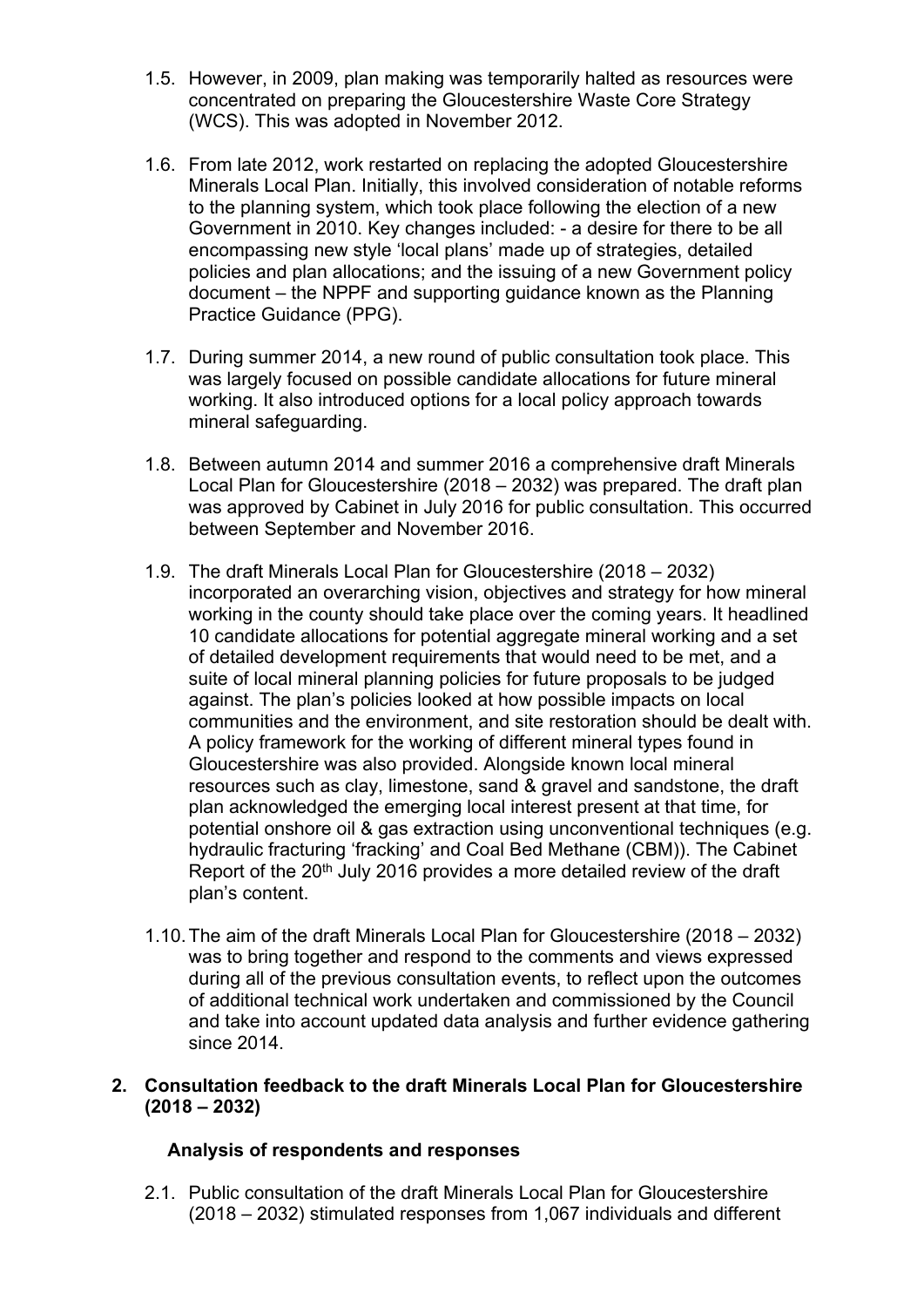organisations with an interest in minerals planning in the county. The majority of responses received (76%) arrived electronically either via e-mail or were submitted and uploaded to the council's interactive online consultation webpage. The remaining 261 responses arrived by post as letters or other correspondence such as locally prepared and organised standard forms / questionnaires circulated for signature and submission by local residents.

- 2.2. A total of 2,544 individual representations were made to the draft plan. This is equal to an average of over 2 separate comments per respondent. Representations are related to a series of 80 questions put forward as part of the consultation exercise.
- 2.3. Just over 25% of all representations were concerned with the acceptability or otherwise of the proposed local policy for assessing any future oil & gas developments (draft policy MW06). The overarching strategy of the draft plan accounted for 7% of all representations providing the next highest amount of representations. The policy supporting the use of secondary & recycled aggregates (draft policy SR01) also attracted 175 representations or the equivalent of a little fewer than 7%. In terms of the candidate allocations, the potential for sand & gravel working at Redpool's Farm (allocation 07) (167 individual representations) and crushed rock limestone working as an extension to the existing Stowe Hill / Clearwell quarry complex (allocation 01) (123 individual representations) generated the most amount of attention.

### **Summary of representations made**

- 2.4. The representations relating to draft policy MW06 Oil & Gas encompassed a wide variety of issues, although the vast majority concluded that such developments should not be allowed to take place in the county and that the draft policy is not restrictive enough. Risks to the local environment and the health and well-being of nearby communities resulting from extraction processes and associated transport and the wider climate change implications were cited as key concerns.
- 2.5. In terms of the draft plan's overarching strategy, representations were largely focused on those matters linked to the possibility of allowing oil and gas extraction to take place. However, other noteworthy comments were associated with the overall level and way in which local mineral supplies will be supported over the coming years, the presence and approach to mineral safeguarding and mineral consultation areas, the consideration of climate change, management of potential impacts including cumulative effects, and the way in which the outcome of duty-to-co-operate actions will be assimilated into the plan.
- 2.6. Draft policy SR01 maximising the use of secondary and recycled aggregates, has stimulated a degree of local interest regarding the prospect of a new local secondary aggregate source. The draft plan's supporting text noted the development of a new Energy-from-Waste (EfW) facility at Javelin Park near Gloucester, which includes a plant capable of producing incinerator bottom ash aggregate (IBAA). Albeit that the theoretical contribution to local aggregate supplies is expected to be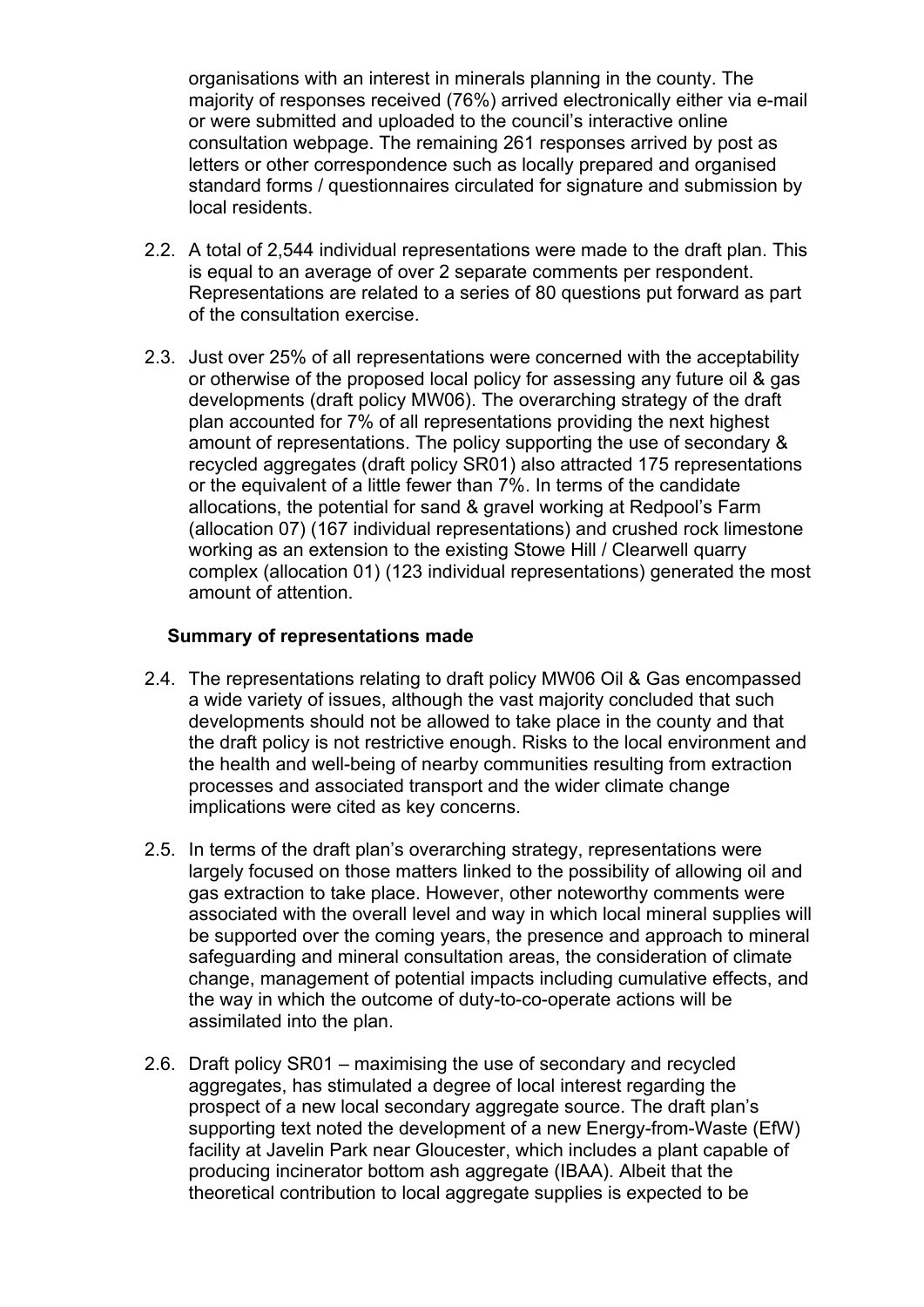relatively small, concern was raised as to suitability of using IBAA materials in the county.

- 2.7. For candidate allocation 07 Preferred Area at Redpool's Farm, Twyning a range of site-specific issues were highlighted. They include risk of adverse impacts upon the health and well-being of neighbouring and nearby residential properties and the economic impact on existing non-minerals commercial premises; local hydrology; biodiversity; landscape; and highway safety. Similar issues were brought forward with candidate allocation 01 – Preferred Area at Stowe Hill / Clearwell, alongside concern about possible harm caused to numerous designations including: - the Wye Valley Area of Outstanding Natural Beauty (AONB), Severn Estuary Special Area of Conservation (SAC); and Slade Brook Site of Special Scientific Interest (SSSI).
- 2.8. In addition, a number of broad themes have been followed through the remaining representations. These are concerned with the draft plan's approach to making provision for aggregate working to support steady and adequate supplies over the lifetime of the plan and whether sufficient evidence has been presented to show that the Council has undertaken its duty-to-co-operate, particularly in respect of exploring the potential to rely upon supplies of crushed rock aggregate from resources located outside of the county which, according to the respondents, could be less obviously constrained.

# **3. Overview of the officer responses to representations**

## **Consideration of comments made**

- 3.1. Since the end of the consultation in November 2016, officers have scrutinised and reviewed the representations made. A comprehensive responses report and a summary outcomes report is currently being finalised and will be made publicly available following approval by Cabinet. It will form part of the next consultation exercise for the Publication version of the Minerals Local Plan for Gloucestershire (2018 – 2032). These reports will provide an audit trail of how responses have been dealt with and to what extent they have influenced any further changes to the plan.
- 3.2. The comments and concerns raised through the draft plan consultation have resulted in a number of proposed changes being considered by officers and which will be presented to Cabinet. This will occur as part of the consideration to recommend to Full Council the approval of the Publication version of the Minerals Local Plan for Gloucestershire (2018 – 2032).
- 3.3. In relation to the headline issues emerging out the draft plan consultation, the following significant proposed changes have been considered: -
	- The removal of draft policy MW06 Oil & Gas and its supporting text;
	- The expansion of the spatial portrait to explain the current circumstances surrounding the diminished likelihood of oil & gas resources in Gloucestershire being exploited. This follows the abandonment by an interested party of the offer made by Government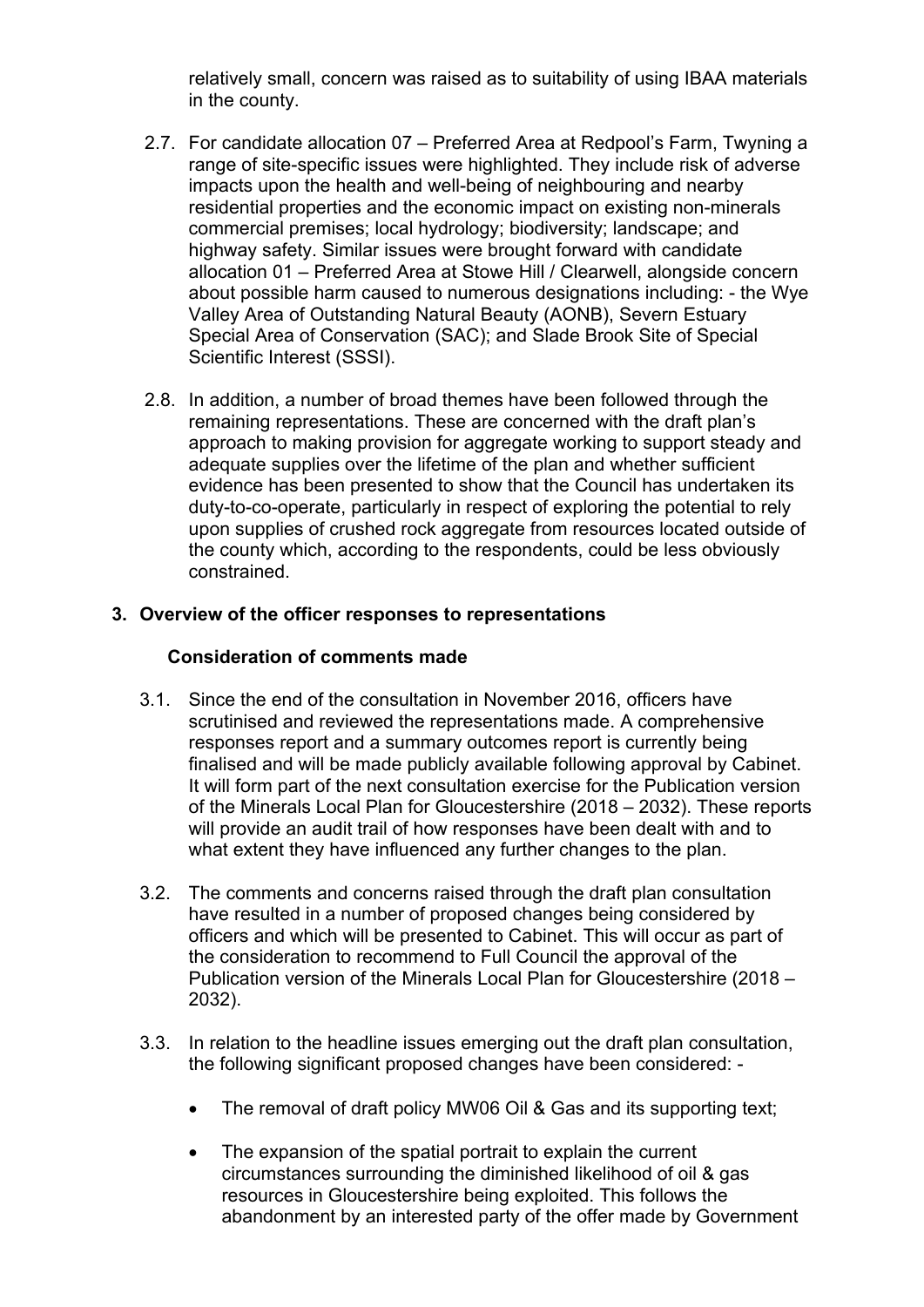to officially take up candidate Petroleum Exploration and Development licences (PEDLs). The spatial portrait will also include a new commitment to instigate a review of the plan if renewed interest is shown in oil & gas extraction in the future through any attempts to acquire new PEDL licences, if these are made available by Government.

- The removal of oil & gas development from the spatial strategy and the introduction of specific references to measures to support climate change mitigation and / or adaption; and
- The removal of candidate allocation 07 Preferred Area at Redpool's Farm, Twyning on the grounds of concern over deliverability and 'strategic' fit.
- 3.4. Whilst acknowledging the level of interest and concerns with draft policy SR01 – maximising the use of secondary and recycled aggregates and candidate allocation 01 – Preferred Area at Stowe Hill / Clearwell, no significant changes are to be recommended. However, to better reflect the expectations of the County Council in dealing with any proposals brought forward on allocated areas, a number of the detailed development requirements for candidate allocation 01 – Preferred Area at Stowe Hill / Clearwell, have been re-worked and expanded. This is in addition to the significant development requirements that were already outlined. They include amongst others, matters concerning water resources, flood risk management, landscape impact and highways.
- 3.5. Other more significant proposed changes to the draft plan are also under consideration. These include the conjoining of the draft mineral resource safeguarding policies MS01 – non-minerals development within Mineral Safeguarding Areas (MSAs) and MS02 – non-minerals development within Mineral Consultation Areas (MCAs); and the removal of candidate allocations 06 – Specific Site at Manor Farm, Kempsford; and 09 – Areas of Search at Land between Kempsford and Whelford. The proposed removal of these candidate allocations reflects a change in status and a review of circumstances since the draft plan consultation. Planning permission has now being granted at Manor Farm. Officers have also re-assessed the 'strategic' nature and appropriateness of continuing to identify the remaining areas at Land between Kempsford and Whelford as a realistic, achievable and reliable plan allocation.
- 3.6. The significant proposed changes to the plan covering oil & gas extraction have already been subject to scrutiny by members through a cross-party group – the Cabinet Panel: Minerals Local Plan. This group was set up in response to Full Council Motion 782. At the Panel meeting held on 11th September 2017, members supported the proposed changes outlined earlier in this report. The chairman of the Cabinet Panel: Minerals Local Plan (Cllr. Nigel Moor) is due to report the findings of the Panel to Full Council at its meeting on 6<sup>th</sup> December 2017.

# **4. Conclusion and Recommendations.**